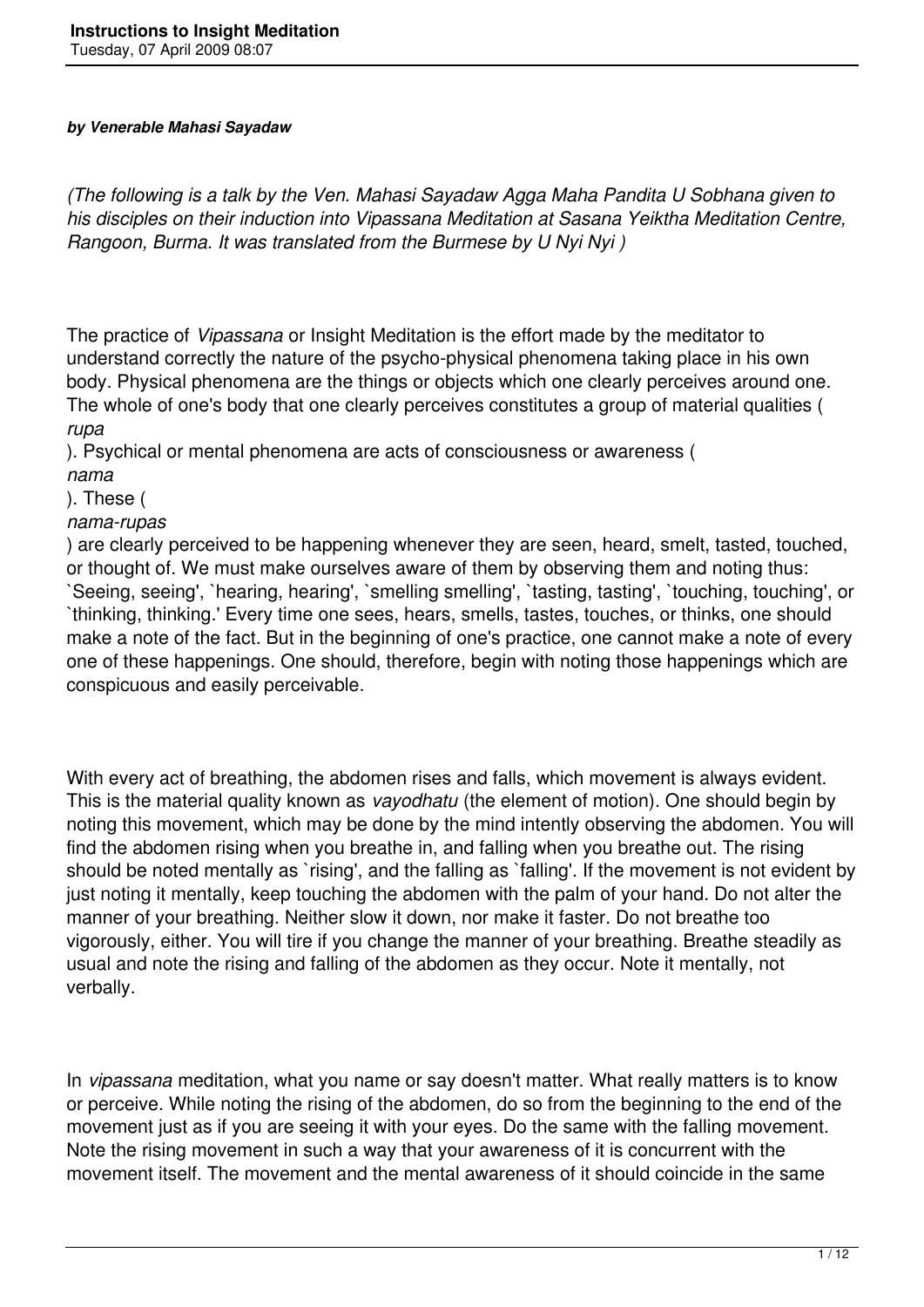way as a stone thrown hits the target. Similarly with the failing movement.

Your mind may wander elsewhere while you are noting the abdominal movement. This must also be noted by mentally saying `wandering, wandering.' When this has been noted once or twice, the mind stops wandering, in which case you go back to noting the rising and falling of the abdomen. If the mind reaches somewhere, note as `reaching, reaching.' Then go back to the rising and falling of the abdomen. If you imagine meeting somebody, note as `meeting, meeting.' Then back to the rising and falling. If you imagine meeting and talking to somebody, note as `talking, talking.'

In short, whatever thought or reflection occurs should be noted. If you imagine, note as `imagining'. If you think, `thinking'. If you plan, `planning'. If you perceive, `perceiving'. If you reflect, `reflecting'. If you feel happy, `happy'. If you feel bored, `bored'. If you feel glad, `glad'. If you feel disheartened, `disheartened'. Noting all these acts of consciousness is called *cittanupa ssana* .

Because we fail to note these acts of consciousness, we tend to identify them with a person or individual. We tend to think that it is `I' who is imagining, thinking, planning, knowing (or perceiving). We think that there is a person who from childhood onwards has been living and thinking. Actually, no such person exists. There are instead only these continuing and successive acts of consciousness. That is why we have to note these acts of consciousness and know them for what they are. That is why we have to note each and every act of consciousness as it arises. When so noted, it tends to disappear. We then go back to noting the rising and falling of the abdomen.

When you have sat meditating for long, sensations of stiffness and heat will arise in your body. These are to be noted carefully too. Similarly with sensations of pain and tiredness. All of these sensations are *dukkhavedana* (feeling of unsatisfactoriness) and noting them is *vedananupass ana* . Failure or omission to note these sensations makes you think, ``I am stiff, I am feeling hot, I am in pain. I was all right a moment ago. Now I am uneasy with these unpleasant sensations.'' The identification of these sensations with the ego is mistaken. There is really no `I' involved, only a

It is just like a continuous succession of new electrical impulses that light up electric lamps. Every time unpleasant contacts are encountered in the body, unpleasant sensations arise one

succession of one new unpleasant sensation after another.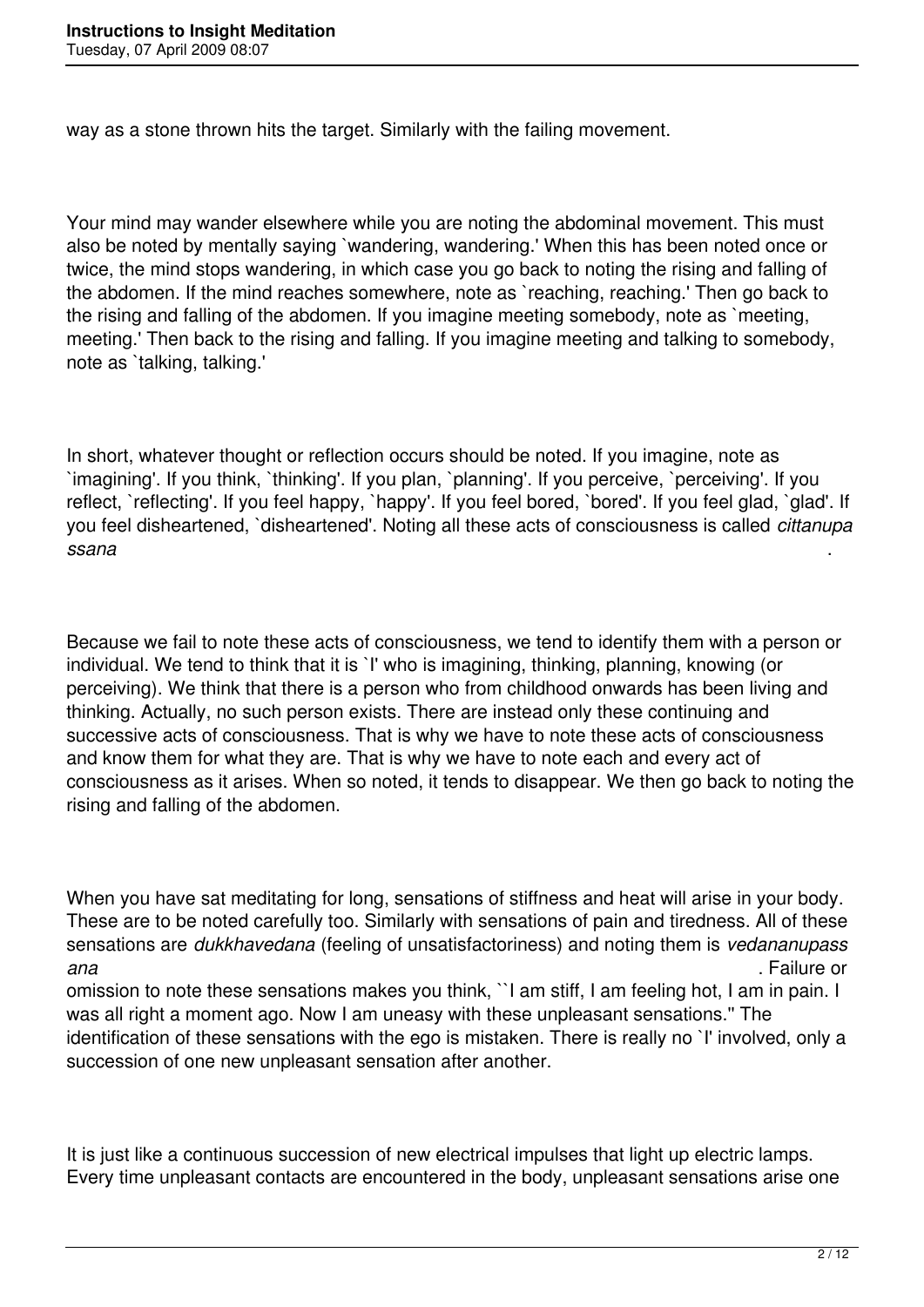after another. These sensations should be carefully and intently noted, whether they are sensations of stiffness, of heat or of pain. In the beginning of the *yogi's* meditational practice, these sensations may tend to increase and lead to a desire to change his posture. This desire should be noted, after which the

*yogi*

should go back to noting the sensations of stiffness, heat, etc.

`Patience leads to Nibbana', as the saying goes. This saying is most relevant in meditational effort. One must be patient in meditation. If one shifts or changes one's posture too often because one cannot be patient with the sensation of stiffness or heat that arises, *samadhi* (good concentration) cannot develop. If

*samadhi*

cannot develop, insight cannot result and there can be no attainment of *magga*

(the path that leads to Nibbana),

*phala*

(the fruit of that path) and

*Nibbana*

. That is why patience is needed in meditation. It is patience mostly with unpleasant sensations in the body like stiffness, sensations of heat and pain, and other sensations that are hard to bear. One should not immediately give up one's meditation on the appearance of such sensations and change one's meditational posture. One should go on patiently, just noting as `stiffness, stiffness' or `hot, hot'. Moderate sensations of these kinds will disappear if one goes on noting them patiently. When concentration is good and strong, even intense sensations tend to disappear. One then reverts to noting the rising and falling of the abdomen.

One will of course have to change one's posture if the sensations do not disappear even after one has noted them for a long time, and if on the other hand they become unbearable. One should then begin noting as `wishing to change, wishing to change.' If the arm rises, note as `rising, rising.' If it moves, note as `moving, moving'. This change should be made gently and noted as `rising, rising', `moving, moving' and `touching, touching'. If the body sways, `swaying, swaying.' If the foot rises, `rising, rising'. If it moves, `moving, moving'. If it drops, `dropping, dropping.' If there is no change, but only static rest, go back to noting the rising and falling of the abdomen. There must be no intermission in between, only contiguity between a preceding act of noting and a succeeding one, between a preceding *samadhi* (state of concentration) and a succeeding one, between a preceding act of intelligence and a succeeding one. Only then will there be successive and ascending stages of maturity in the *yogi's* state of intelligence. *Magga-Nana*

and *Phala-nana*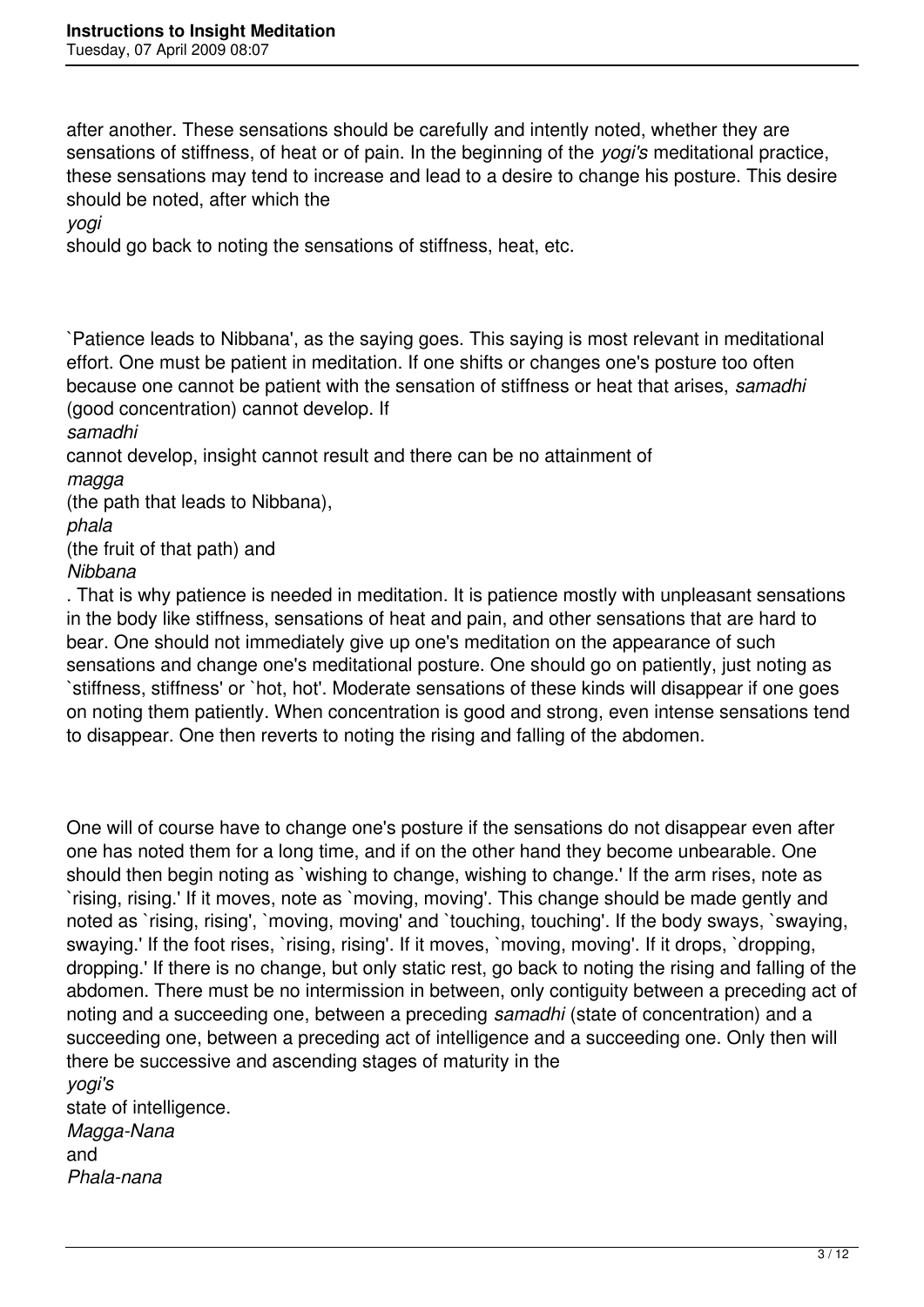(knowledge of the path and its fruition) are attained only when there is this kind of gathering momentum. The meditative process is like that of producing fire by energetically and unremittingly rubbing two sticks of wood together so as to attain the necessary intensity of heat (when the flame arises).

In the same way, the noting in *vipassana* meditation should be continual and unremitting, without any resting interval between acts of noting whatever phenomena may arise. For instance, if a sensation of itchiness intervenes and the *yogi*

desires to scratch because it is hard to bear, both the sensation and the desire to get rid of it should be noted, without immediately getting rid of the sensation by scratching.

If one goes on perseveringly noting thus, the itchiness generally disappears, in which case one reverts to noting the rising and falling of the abdomen. If the itchiness does not in fact disappear, one has of course to eliminate it by scratching. But first, the desire to do so should be noted. All the movements involved in the process of eliminating this sensation should be noted, especially the touching, pulling and pushing, and scratching movements, with an eventual reversion to noting the rising and falling of the abdomen.

Every time you make a change of posture, you begin with noting your intention or desire to make the change, and go on to noting every movement closely, such as rising from the sitting posture, raising the arm, moving and stretching it. You should make the change at the same time as noting the movements involved. As your body sways forward, note it. As you rise, the body becomes light and rises. Concentrating your mind on this, you should gently note as `rising, rising'.

The *yogi* should behave as if he were a weak invalid. People in normal health rise easily and quickly or abruptly. Not so with feeble invalids, who do so slowly and gently. The same is the case with people suffering from `back-ache' who rise gently lest the back hurt and cause pain.

So also with meditating *yogis*. They have to make their changes of posture gradually and gently; only then will mindfulness, concentration and insight be good. Begin therefore with gentle and gradual movements. When rising, the *yogi* must do so gently like an invalid, at the same time noting as `rising, rising'. Not only this: though the eye sees, the *yo*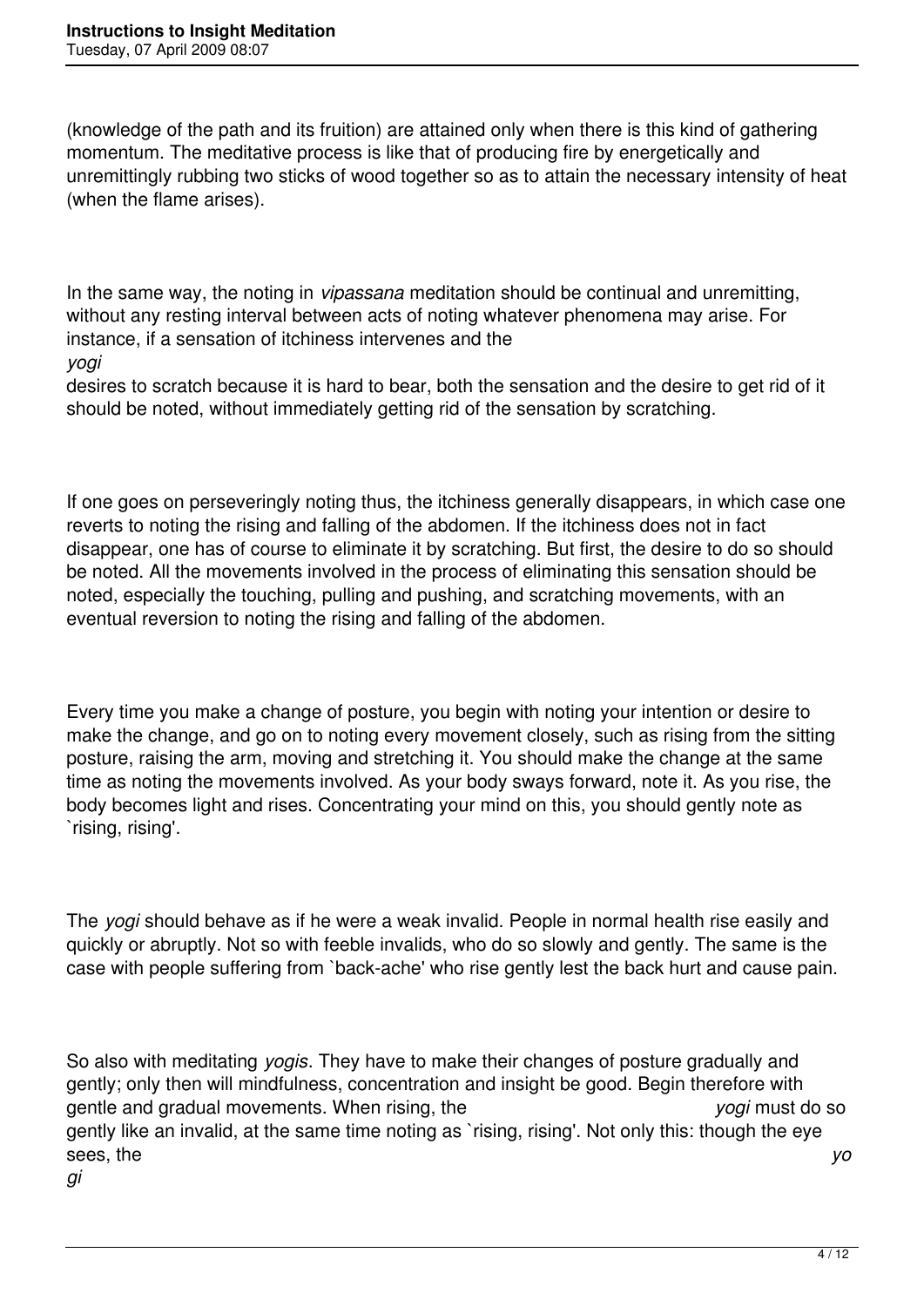must act as if he does not see. Similarly when the ear hears. While meditating, the *yogi's*

concern is only to note. What he sees and hears are not his concern. So whatever strange or striking things he may see or hear, he must behave as if he does not see or hear them, merely noting carefully.

When making bodily movements, the *yogi* should do so gradually as if he were a weak invalid, gently moving the arms and legs, bending or stretching them, bending down the head and bringing it up. All these movements should be made gently. When rising from the sitting posture, he should do so gradually, noting as `rising, rising.' When straightening up and standing, note as `standing, standing'. When looking here and there, note as `looking, seeing'. When walking note the steps, whether they are taken with the right or the left foot. You must be aware of all the successive movements involved, from the raising of, the foot to the dropping of it. Note each step taken, whether with the right foot or the left foot. This is the manner of noting when one walks fast.

It will be enough if you note thus when walking fast and walking some distance. When walking slowly or doing the *cankama* walk (walking up and down), three movements should be noted in each step: when the foot is raised, when it is pushed forward, and when it is dropped. Begin with noting the raising and dropping movements. One must be properly aware of the raising of the foot. Similarly, when the foot is dropped, one should be properly aware of the `heavy' falling of the foot.

One must walk, noting as `raising, dropping' with each step. This noting will become easier after about two days. Then go on to noting the three movements as described above, as `raising, pushing forward, dropping'. In the beginning, it will suffice to note one or two movements only, thus `right step, left step' when walking fast and `raising, dropping' when walking slowly. If when walking thus, you want to sit down, note as 'wanting to sit down, wanting to sit down.' When actually sitting down, note concentratedly the `heavy' falling of your body.

When you are seated, note the movements involved in arranging your legs and arms. When there are no such movements, but just a stillness (static rest) of the body, note the rising and falling of the abdomen. While noting thus and if stiffness of your limbs and sensation of heat in any part of your body arise, go on to note them. Then back to `rising, falling'. While noting thus and if a desire to lie down arises, note it and the movements of your legs and arms as you lie down. The raising of the arm, the moving of it, the resting of the elbow on the floor, the swaying of the body, the stretching of legs, the listing of the body as one slowly prepares to lie down, all these movements should be noted.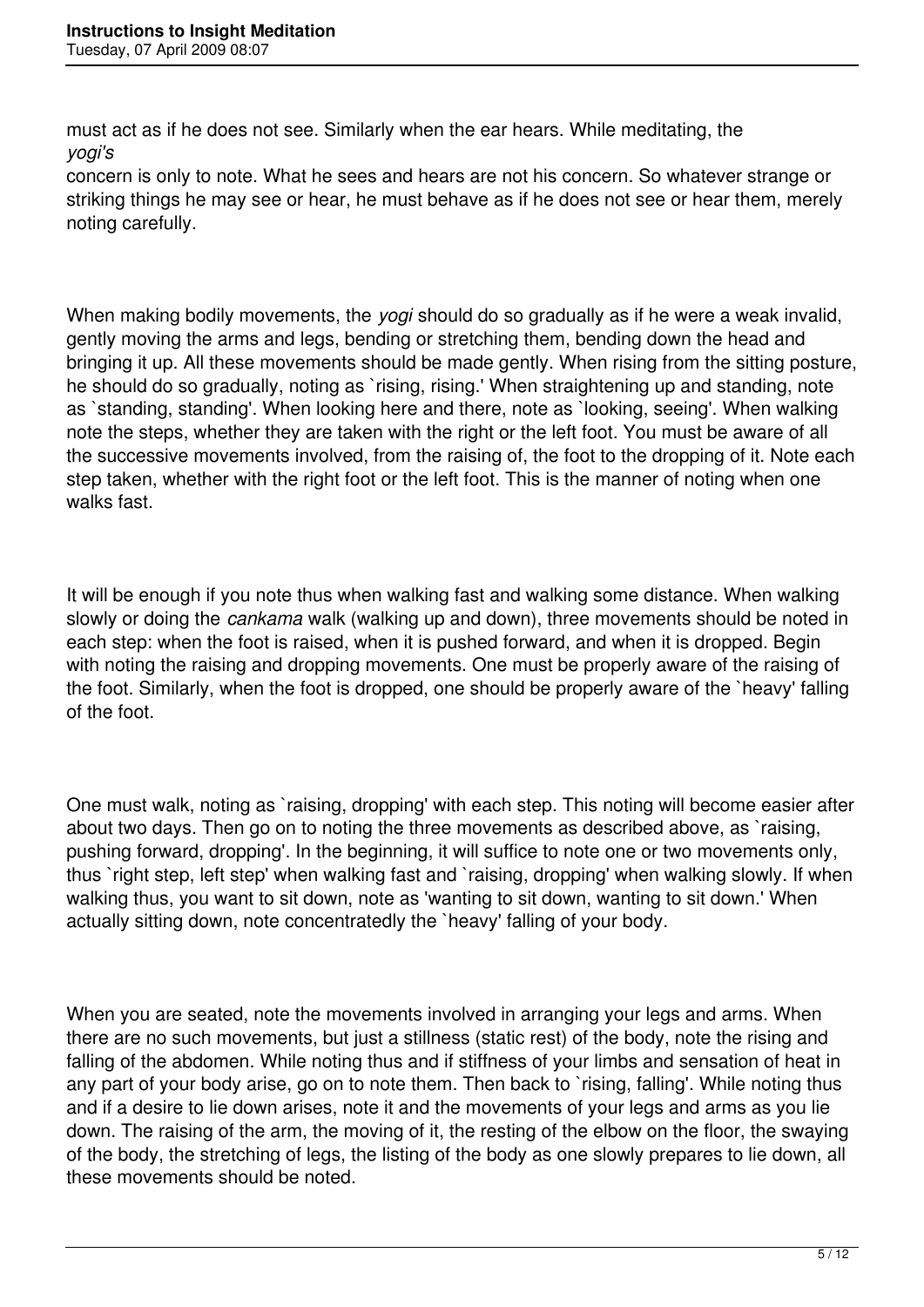To note as you lie down thus is important. In the course of this movement (that is, lying down), you can gain a distinctive knowledge (that is, *magga-nana* and *phala-nana* the knowledge of the path and its fruition). When

### *samadhi*

(concentration) and

#### *nana*

(insight) are strong, the distinctive knowledge can come at any moment. It can come in a single `bend' of the arm or in a single `stretch' of the arm. Thus it was that the Venerable Ananda became an

*arahat*

.

The Ven. Ananda was trying strenuously to attain *Arahat*ship overnight on the eve of the first Buddhist council. He was practising the whole night the form of

# *vipassana*

meditation known as

*kiyagatasati*

, noting his steps, right and left, raising, pushing forward and dropping of the feet; noting, happening by happening, the mental desire to walk and the physical movement involved in walking. Although this went on till it was nearly dawn, he had not yet succeeded in attaining *Arahat*

ship. Realizing that he had practised the walking meditation to excess and that, in order to balance

*samadhi*

(concentration) and viriya (effort), he should practise meditation in the lying posture for a while, he entered his chamber. He sat on the couch and then lay himself down. While doing so and noting `lying, lying,' he attained

# *Arahat*

ship in an instant.

The Ven. Ananda was only a *sotapanna* (that is, a stream winner or one who has attained the first stage on the path to *Nibbana*) before he thus lay himself down. From *s*

*otapanna*

hood, he continued to meditate and reached

*sakadagami*

hood (that is, the condition of the once-returner or one who has attained the second stage on the path),

*anagami*

hood (that is, the state of the non-returner or one who has attained the third stage on the path)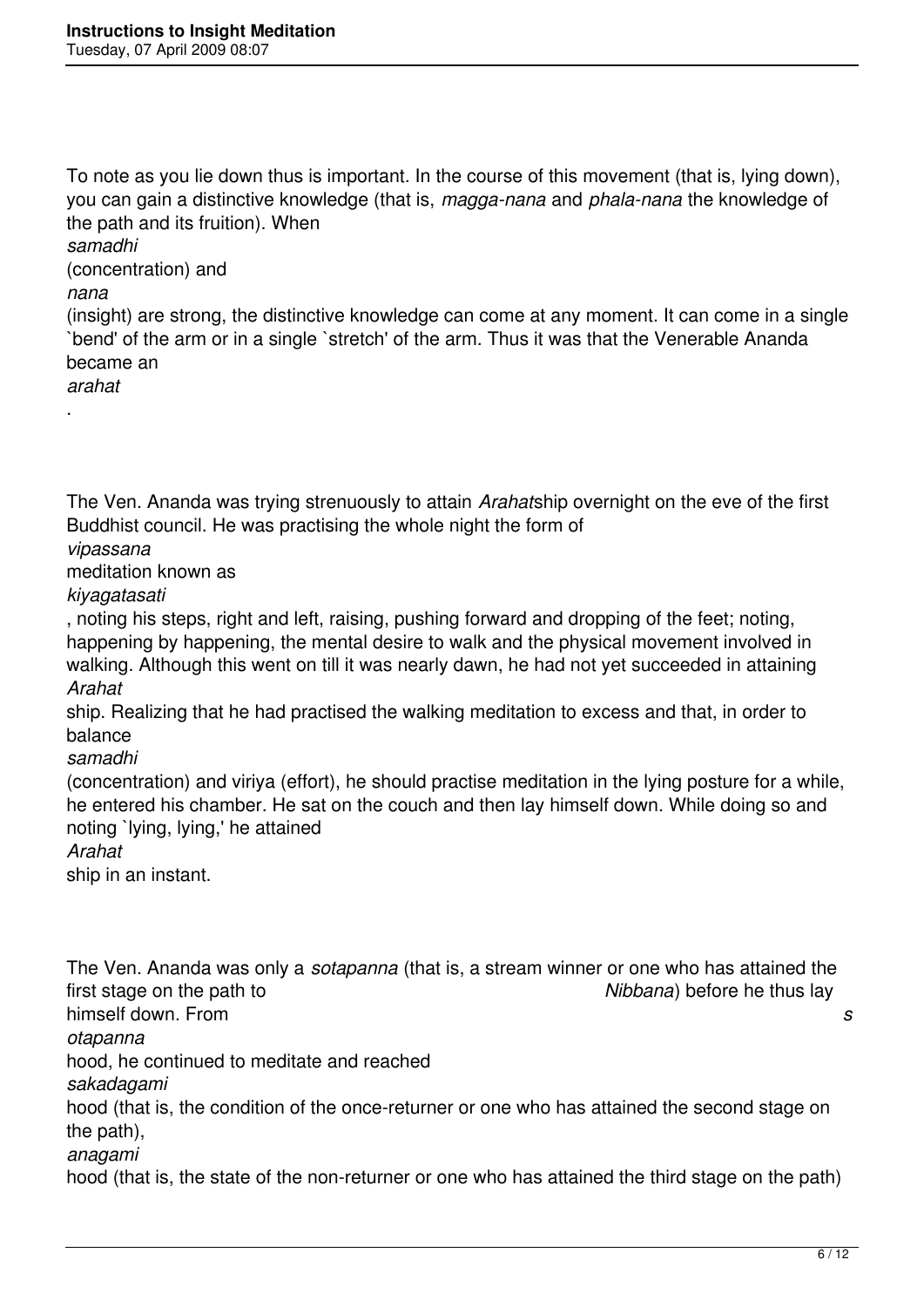and

*arahat*

ship (that is, the condition of the noble one who has attained the last stage on the path.) Reaching these three successive stages of the higher path took only a little while. Just think of this example of the Ven. Ananda's attainment of

*arahat*

ship. Such attainment can come at any moment and need not take long.

That is why the *yogi* should note with diligence all the time. He should not relax in his noting, thinking ``this little lapse should not matter much.'' All movements involved in lying down and arranging the arms and legs should be carefully and unremittingly noted. If there is no movement, but only stillness (of the body), go back to noting the rising and falling of the abdomen. Even when it is getting late and time for sleep, the *yogi* should not go to sleep yet, dropping his noting. A really serious and energetic *yogi*

should practise mindfulness as if he were forgoing his sleep altogether. He should go on meditating till he falls asleep. If the meditation is good and has the upper hand, he will not fall asleep. If, on the other hand, drowsiness has the upper hand, he will fall asleep. When he feels sleepy, he should note as `sleepy, sleepy'; if his eyelids droop, `drooping'; if they become heavy or leaden, `heavy'; if the eyes become smarting, `smarting'. Noting thus, the drowsiness may pass and the eyes become `clear' again.

The *yogi* should then note as `clear, clear' and go on to note the rising and falling of the abdomen. However, perseveringly the *yogi* may go on meditating, if real drowsiness intervenes, he does fall asleep. it is not difficult to fall asleep; in fact, it is easy. If you meditate in the lying posture, you gradually become drowsy and eventually fall asleep. That is why the beginner in meditation should not meditate too much in the lying posture. He should meditate much more in the sitting and walking postures of the body. But as it grows late and becomes time for sleep, he should meditate in the lying position, noting the rising and falling movements of the abdomen. He will then naturally (automatically) fall asleep.

The time he is asleep is the resting time for the *yogi*. But for the really serious *yogi*, he should limit his sleeping time to about four hours. This is the `midnight time' permitted by the Buddha. Four hours' sleep is quite enough. If the beginner in meditation thinks that four hours' sleep is not enough for health, he may extend it to five or six hours. Six hours' sleep is clearly enough for health.

When the *yogi* awakens, he should at once resume noting. The *yogi* who is really bent on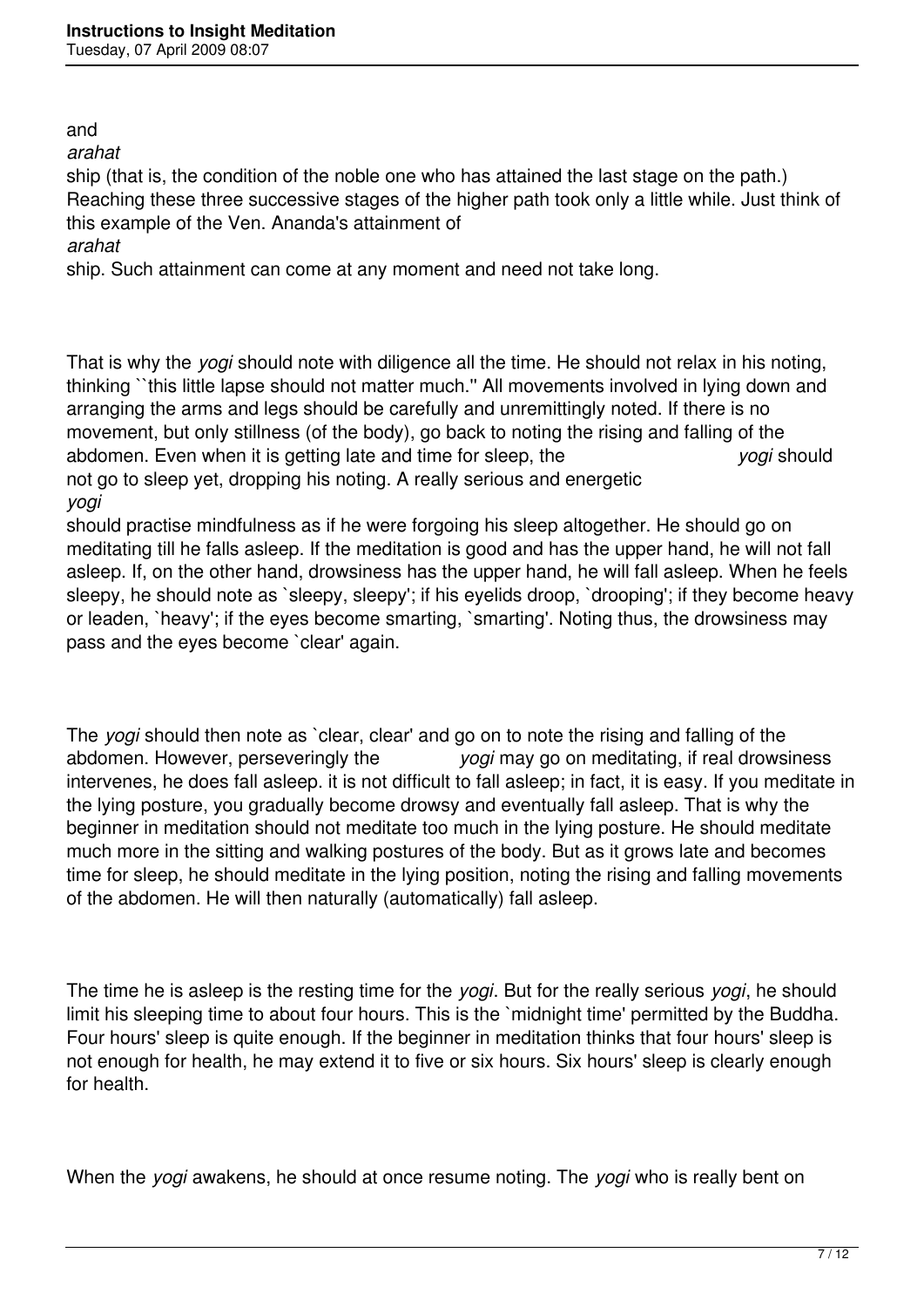# *phala-nana*

attaining *magga-nana* and

, should rest from meditational effort only when he is asleep. At other times, in his waking moments, he should be noting continually and without rest. That is why, as soon as he awakens, he should note the awakening state of his mind as `awakening, awakening.' If he cannot yet make himself aware of this, he should begin noting the rising and falling of the abdomen.

If he intends to get up from bed, he should note as `intending to get up, intending to get up.' He should then go on to note the changing movements he makes as he arranges his arms and legs. When he raises his head and rises, note as `rising, rising'. When he is seated; note as `sitting, sitting.' If he makes any changing movements as he arranges his arms and legs, all of these movements should also be noted. If there are no such changes, but only a sitting quietly, he should revert to noting the rising and falling movements of the abdomen.

One should also note when one washes one's face and when one takes a bath. As the movements involved in these acts are rather quick, as many of them should be noted as possible. There are then acts of dressing, of tidying up the bed, of opening and closing the door; all these should also be noted as closely as possible.

When the *yogi* has his meal and looks at the meal-table, he should note as `looking, seeing, looking, seeing.' When he extends his arm towards the food, touches it, collects and arranges it, handles it and brings it to the mouth, bends his head and puts the morsel of food into his mouth, drops his arm and raises his head again, all these movements should be duly noted.

(This way of noting is in accordance with the Burmese way of taking a meal. Those who use fork and spoon or chopsticks should note the movements in an appropriate manner.)

When he chews the food, he should note as `chewing, chewing'. When he comes to know the taste of the food, he should note as `knowing, knowing'. As he relishes the food and swallows it, as the food goes down his throat, he should note all these happenings. This is how the *yogi* should note as he takes one morsel after another of his food. As he takes his soup, all the movements involved such as extending of the arm, handling of the spoon and scooping with it and so on, all these should be noted. To note thus at meal-time is rather difficult as there are so many things to observe and note. The beginning *yogi*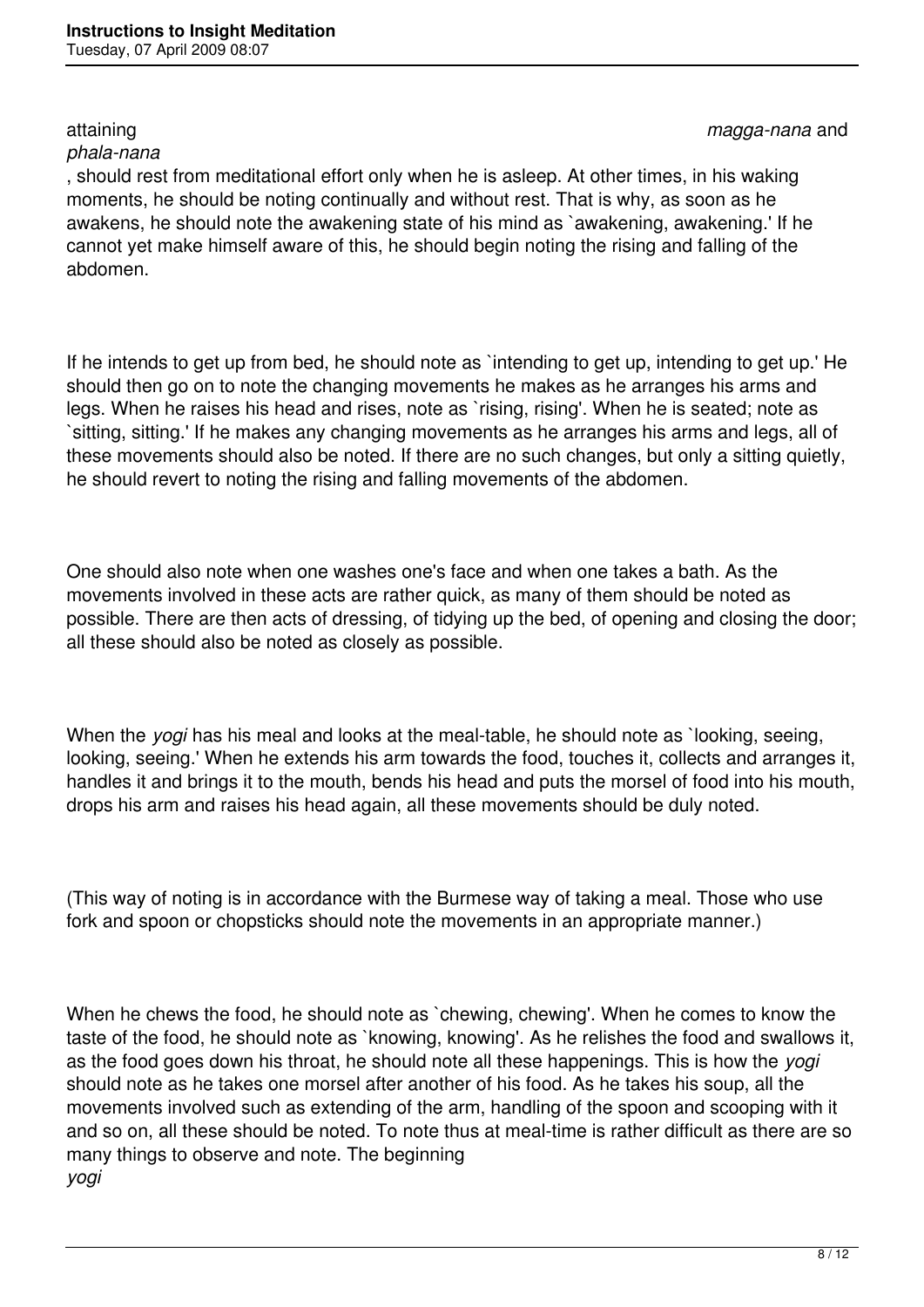is likely to miss several things which he should note, but he should resolve to note all. He cannot of course help it if he overlooks and misses some, but as his *samadhi*

(concentration) becomes strong, he will be able to note closely all these happenings.

Well, I have mentioned so many things for the *yogi* to note. But to summarise, there are only a few things to note. When walking fast, note as `right step', `left step', and as `raising, dropping' when walking slowly. When sitting quietly, just note the rising and falling of the abdomen. Note the same when you are lying, if there is nothing particular to note. While noting thus and if the mind wanders, note the acts of consciousness that arise. Then back to the rising and falling of the abdomen. Note also the sensations of stiffness, pain and ache, and itchiness as they arise. Then back to the rising and falling of the abdomen. Note also, as they arise, the bending and stretching and moving of the limbs, bending and raising of the head, swaying and straightening of the body. Then back to the rising and falling of the abdomen.

As the *yogi* goes on noting thus, he will be able to note more and more of these happenings. In the beginning, as his mind wanders here and there, the *yogi* may miss noting many things. But he should not be disheartened. Every beginner in meditation encounters the same difficulty, but as he becomes more practised, he becomes aware of every act of mind-wandering till eventually the mind does not wander any more. The mind is then riveted on the object of its attention, the act of mindfulness becoming almost simultaneous with the object of its attention such as the rising and falling of the abdomen. (In other words the rising of the abdomen becomes concurrent with the act of noting it, and similarly with the falling of the abdomen.)

The physical object of attention and the mental act of noting are occurring as a pair. There is in this occurrence no person or individual involved, only this physical object of attention and the mental act of noting occurring as a pair. The *yogi* will in time actually and personally experience these occurrences. While noting the rising and falling of the abdomen he will come to distinguish the rising of the abdomen as physical phenomenon and the mental act of noting of it as psychical phenomenon; similarly with the falling of the abdomen. Thus the *yogi*

will distinctly come to realize the simultaneous occurrence in pair of these psycho-physical phenomena.

Thus, with every act of noting, the *yogi* will come to know for himself clearly that there are only this material quality which is the object of awareness or attention and the mental quality that makes a note of it. This discriminating knowledge is called *namarupa-pariccheda-nana*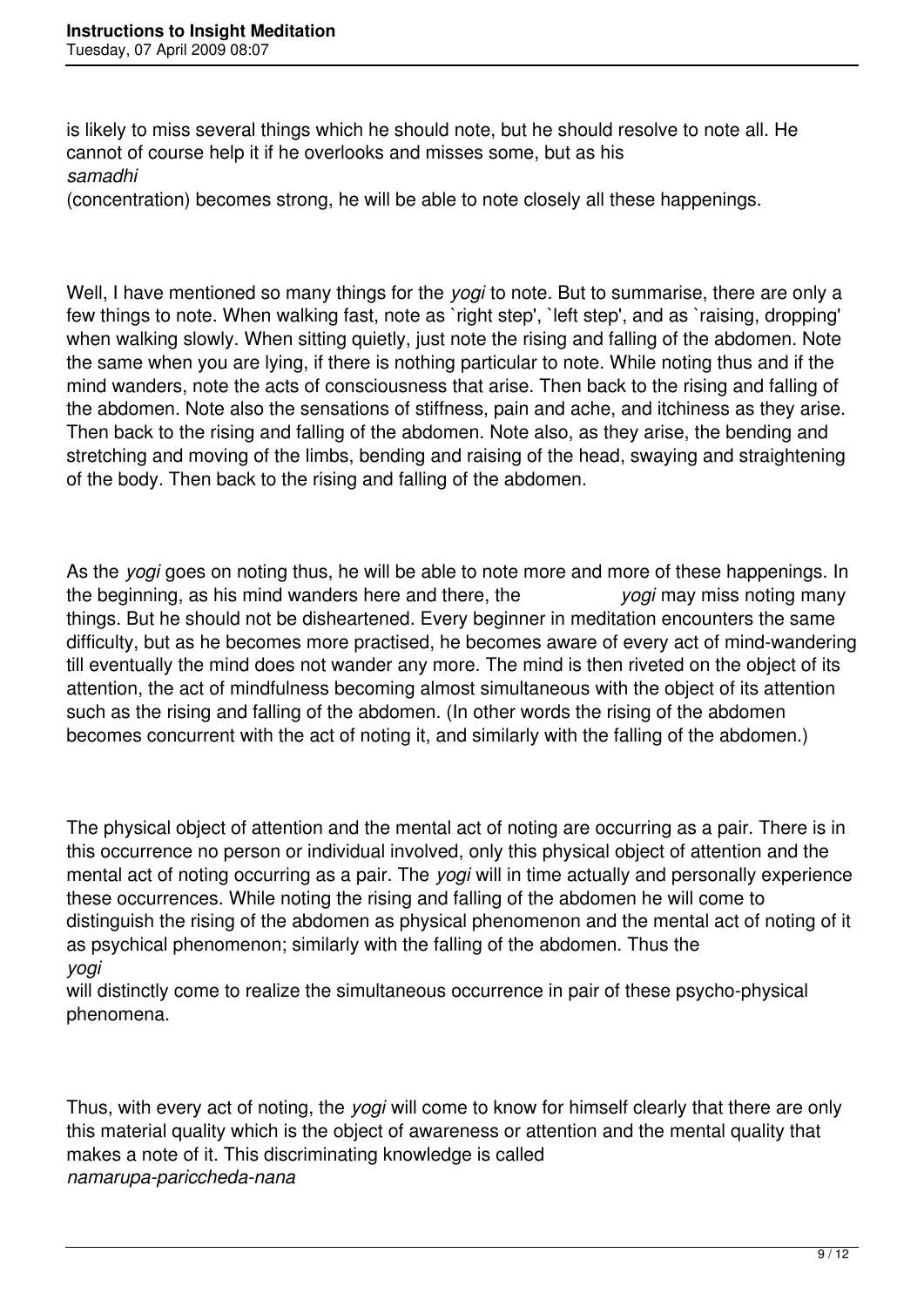, the beginning of the *vipassana-nana* . It is important to gain this knowledge correctly. This will be succeeded, as the *yogi* goes on, by the knowledge that distinguishes between the cause and its effect, which knowledge is called *paccayapariggaha-nana* .

As the *yogi* goes on noting, he will see for himself that what arises passes away after a short while. Ordinary people assume that both the material and mental phenomena go on lasting throughout life, that is, from youth to adulthood. In fact, that is not so. There is no phenomenon that lasts for ever. All phenomena arise and pass away so rapidly that they do not last even for the twinkling of an eye. The *yogi* will come to know this for himself as he goes on noting. He will then become convinced of the impermanency of all such phenomena. Such conviction is called *aniccanupassana-nana*.

This knowledge will be succeeded by *dukkhanupassana-nana*, which realises that all this impermanency is suffering. The *y ogi* is also likely to encounter all kinds of hardship in his body, which is just an aggregate of sufferings. This is also *dukkhanupassana-nana* . Next, the *yogi* will become convinced that all these psycho-physical phenomena are occurring of their own accord, following nobody's will and subject to nobody's control. They constitute no individual or ego-entity. This realisation is *anattanupassana-nana*

When, as he goes on meditating, the *yogi* comes to realise firmly that all these phenomena are *anicca*

, *dukkha* and *anatta* , he will attain *Nibbana* . All the former Buddhas,

.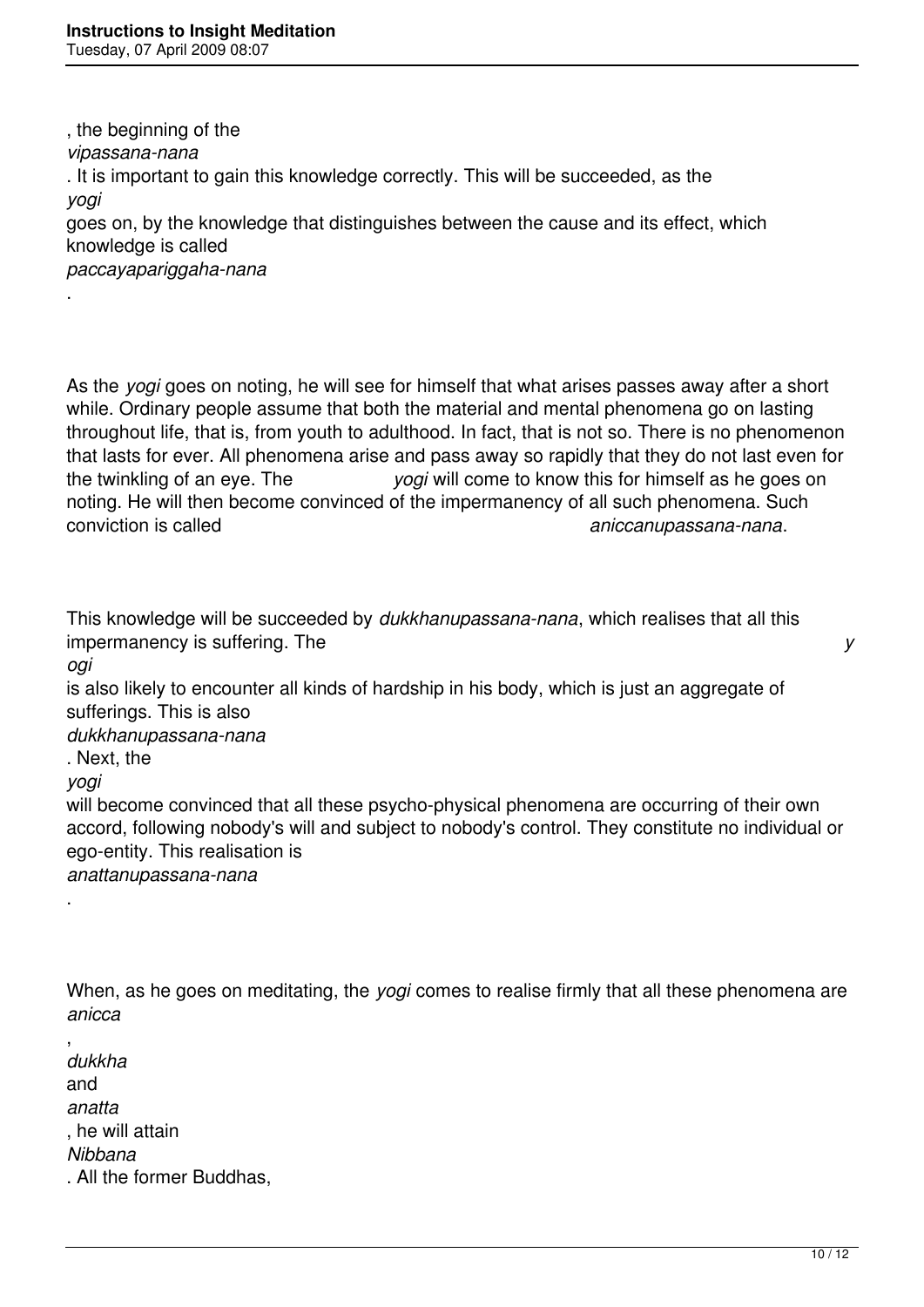*Arahats* and *Aryas* realised *Nibbana* following this very path. All meditating *yogis* should recognise that they themselves are now on this *sati-patthana* path, in fulfilment of their wish for attainment of *magga-nana* (knowledge of the path), *phala-nana* (knowledge of the fruition of the path) and *Nibbana-dhamma* , and following the ripening of their *parami* (perfection of virtue). They should feel glad at this and at the prospect of experiencing the noble kind of *samadhi* (tranquillity of mind brought about by concentration) and *nana* (supramundane knowledge or wisdom) experienced by the Buddhas, *Arahats* and *Aryas* and which they themselves have never experienced before.

It will not be long before they will experience for themselves the *magga-nana*, *phala-nana* and *Nibbana-dhamma* experienced by the Buddhas, *Arahats* and *Aryas* . As a matter of fact. these may be experienced in the space of a month or of twenty or fifteen days of their meditational practice. Those whose *parami* is exceptional may experience these dhammas even within seven days. The *yogi* should therefore rest content in the faith that he will attain these *dhammas* in the time specified above, that he will be freed of *sakkaya-ditthi* (ego-belief) and